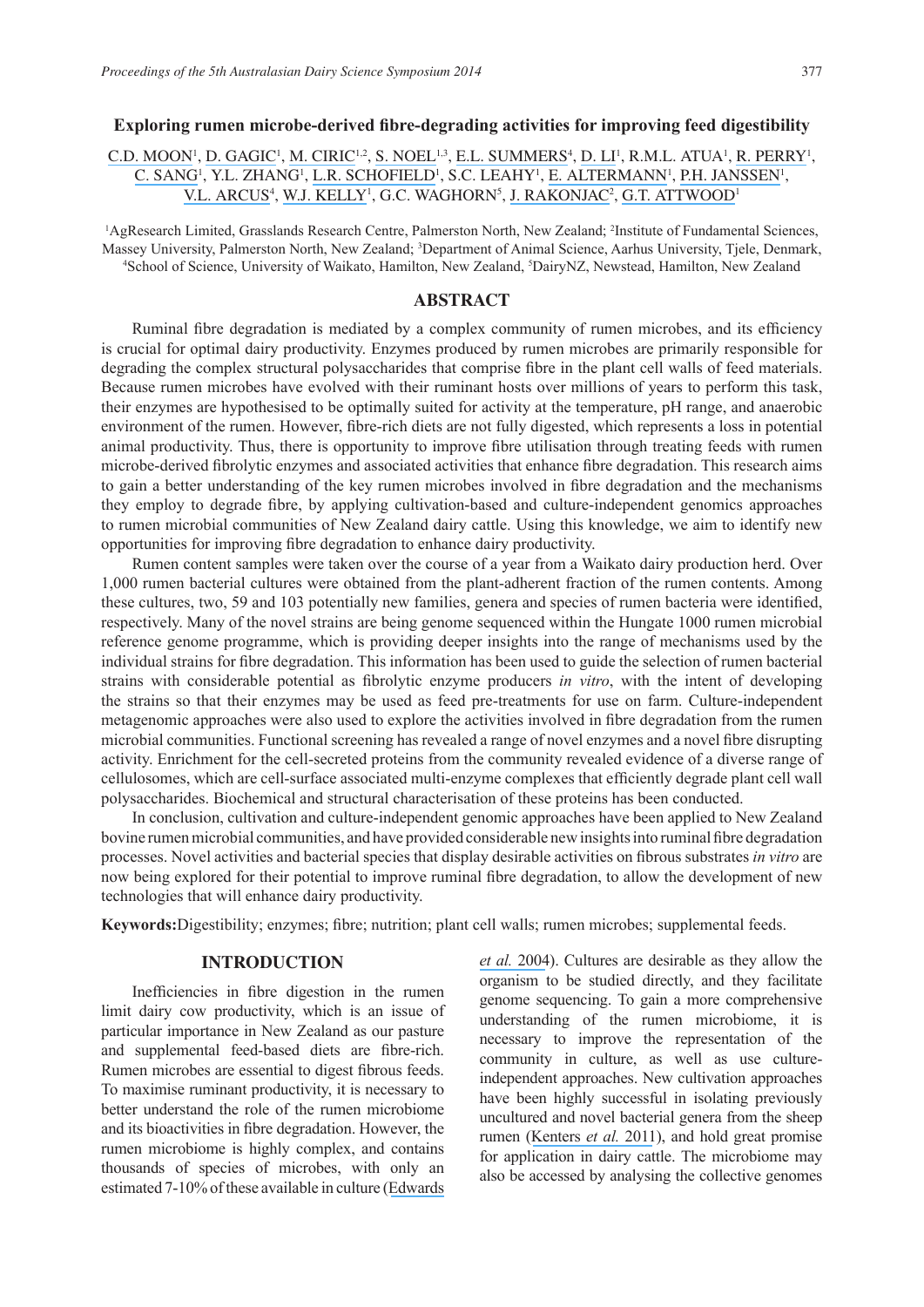of the microbial community, an approach commonly known as "metagenomics". Metagenomics can reveal the phylogenetic structure of the entire community, as well as allowing access to their functions by sequencing metagenomic DNA directly, or cloning genomic DNA fragments to express bioactivities and capture the genes encoding them.

Feed enzymes are widely used in the swine and poultry industries to improve the digestion of dietary components, resulting in improved animal performance. Such enzymes are typically derived from soil fungi. Fibre-degrading enzymes produced by rumen microbes are highly attractive for developing similar products for ruminants since they are likely to be optimally suited for activity in rumen conditions. Through gaining a better understanding of the key rumen microbes involved in fibre degradation, the mechanisms they employ to degrade fibre, and ratelimiting steps in fibre degradation, we aim to identify new opportunities for improving ruminal fibre degradation to enhance dairy productivity.

### **MATERIALS AND METHODS**

Seasonal samples of rumen contents were obtained from *via* the rumen fistulae of five dairy cows in a Waikato production herd over a year. Fibre-adherent rumen microbes were cultivated from rumen contents using a dilution to extinction approach, in combination with a liquid medium that mimics the physico-chemical composition of the rumen ([Kenters](https://www.researchgate.net/publication/47633504_Isolation_of_previously_uncultured_rumen_bacteria_by_dilution_to_extinction_using_a_new_liquid_culture_medium?el=1_x_8&enrichId=rgreq-cc441ab44678a7bee944a514b764ec87-XXX&enrichSource=Y292ZXJQYWdlOzI2ODAzNTMwNztBUzoxNjE2OTcyNTU5Mjc4MDlAMTQxNTU2MzAzODA3OQ==) *et al.* 2011). Cultures were identified *via* their 16S rRNA gene sequences. The total rumen community composition was determined using pyrotag sequencing of bacterial 16S rRNA amplicons (Noel 2013). *In vitro* fibrolytic activities of cultures were determined by culturing bacteria on a range of fibrous substrates, and assaying the culture supernatants and cell pellets for fibre-degrading enzyme activities ([Yoshida](https://www.researchgate.net/publication/50407846_Structural_and_Functional_Analyses_of_a_Glycoside_Hydrolase_Family_5_Enzyme_with_an_Unexpected_b-Fucosidase_Activity?el=1_x_8&enrichId=rgreq-cc441ab44678a7bee944a514b764ec87-XXX&enrichSource=Y292ZXJQYWdlOzI2ODAzNTMwNztBUzoxNjE2OTcyNTU5Mjc4MDlAMTQxNTU2MzAzODA3OQ==) *et al.* 2011).

To functionally identify bioactivities from the rumen microbiome, the bovine rumen content samples were fractionated to obtain the feedadherent, feed-associated, and liquid microbiota (Ciric *et al*[. 2014](https://www.researchgate.net/publication/262789195_Metasecretome-selective_phage_display_approach_for_mining_the_functional_potential_of_a_rumen_microbial_community?el=1_x_8&enrichId=rgreq-cc441ab44678a7bee944a514b764ec87-XXX&enrichSource=Y292ZXJQYWdlOzI2ODAzNTMwNztBUzoxNjE2OTcyNTU5Mjc4MDlAMTQxNTU2MzAzODA3OQ==)). Metagenomic DNA was extracted from each fraction and libraries were constructed in a large-insert fosmid vector. Library clones were assayed in agar plate based assays with substrates to detect endoglucanase, cellobiohydrolase, beta-glucosidase, endoxylanase, xylosidase, arabinofuranosidase, phenolic acid esterase and amylase activities. Positive clones were DNA sequenced and putative genes involved in fibre degradation were identified *in silico via* the manual curation of GAMOLA annotated sequences ([Altermann and Klaenhammer 2003](https://www.researchgate.net/publication/9082571_GAMOLA_A_New_Local_Solution_for_Sequence_Annotation_and_Analyzing_Draft_and_Finished_Prokaryotic_Genomes?el=1_x_8&enrichId=rgreq-cc441ab44678a7bee944a514b764ec87-XXX&enrichSource=Y292ZXJQYWdlOzI2ODAzNTMwNztBUzoxNjE2OTcyNTU5Mjc4MDlAMTQxNTU2MzAzODA3OQ==)).

Secreted proteins encoded by the microbiome (the metasecretome) were identified using a conditional phage-display system ([Jankovic](https://www.researchgate.net/publication/5769126_Direct_selection_and_phage_display_of_a_Gram-positive_secretome?el=1_x_8&enrichId=rgreq-cc441ab44678a7bee944a514b764ec87-XXX&enrichSource=Y292ZXJQYWdlOzI2ODAzNTMwNztBUzoxNjE2OTcyNTU5Mjc4MDlAMTQxNTU2MzAzODA3OQ==) *et al.* [2007](https://www.researchgate.net/publication/5769126_Direct_selection_and_phage_display_of_a_Gram-positive_secretome?el=1_x_8&enrichId=rgreq-cc441ab44678a7bee944a514b764ec87-XXX&enrichSource=Y292ZXJQYWdlOzI2ODAzNTMwNztBUzoxNjE2OTcyNTU5Mjc4MDlAMTQxNTU2MzAzODA3OQ==)). Secretome protein-containing phagemid particles were DNA pyrosequenced (Ciric *[et al.](https://www.researchgate.net/publication/262789195_Metasecretome-selective_phage_display_approach_for_mining_the_functional_potential_of_a_rumen_microbial_community?el=1_x_8&enrichId=rgreq-cc441ab44678a7bee944a514b764ec87-XXX&enrichSource=Y292ZXJQYWdlOzI2ODAzNTMwNztBUzoxNjE2OTcyNTU5Mjc4MDlAMTQxNTU2MzAzODA3OQ==)* [2014](https://www.researchgate.net/publication/262789195_Metasecretome-selective_phage_display_approach_for_mining_the_functional_potential_of_a_rumen_microbial_community?el=1_x_8&enrichId=rgreq-cc441ab44678a7bee944a514b764ec87-XXX&enrichSource=Y292ZXJQYWdlOzI2ODAzNTMwNztBUzoxNjE2OTcyNTU5Mjc4MDlAMTQxNTU2MzAzODA3OQ==)), and data were screened for carbohydrate active enzyme (CAZyme) protein domains that are associated with carbohydrate utilisation ([Ciric](https://www.researchgate.net/publication/262789195_Metasecretome-selective_phage_display_approach_for_mining_the_functional_potential_of_a_rumen_microbial_community?el=1_x_8&enrichId=rgreq-cc441ab44678a7bee944a514b764ec87-XXX&enrichSource=Y292ZXJQYWdlOzI2ODAzNTMwNztBUzoxNjE2OTcyNTU5Mjc4MDlAMTQxNTU2MzAzODA3OQ==) *[et al.](https://www.researchgate.net/publication/262789195_Metasecretome-selective_phage_display_approach_for_mining_the_functional_potential_of_a_rumen_microbial_community?el=1_x_8&enrichId=rgreq-cc441ab44678a7bee944a514b764ec87-XXX&enrichSource=Y292ZXJQYWdlOzI2ODAzNTMwNztBUzoxNjE2OTcyNTU5Mjc4MDlAMTQxNTU2MzAzODA3OQ==)* 2014). Genes encoding putative fibredegrading enzymes were expressed in *Escherichia coli* ([Goldstone](https://www.researchgate.net/publication/40896213_Structural_and_functional_characterization_of_a_promiscuous_feruloyl_esterase_Est1E_from_the_rumen_bacterium_Butyrivibrio_proteoclasticus?el=1_x_8&enrichId=rgreq-cc441ab44678a7bee944a514b764ec87-XXX&enrichSource=Y292ZXJQYWdlOzI2ODAzNTMwNztBUzoxNjE2OTcyNTU5Mjc4MDlAMTQxNTU2MzAzODA3OQ==) *et al.* 2010). Purified enzymes were biochemically characterised to determine the range of activities they possess, and to determine their biochemical kinetics. Enzymes were also structurally characterised using established methods ([Goldstone](https://www.researchgate.net/publication/40896213_Structural_and_functional_characterization_of_a_promiscuous_feruloyl_esterase_Est1E_from_the_rumen_bacterium_Butyrivibrio_proteoclasticus?el=1_x_8&enrichId=rgreq-cc441ab44678a7bee944a514b764ec87-XXX&enrichSource=Y292ZXJQYWdlOzI2ODAzNTMwNztBUzoxNjE2OTcyNTU5Mjc4MDlAMTQxNTU2MzAzODA3OQ==) *et al.* 2010).

## **RESULTS**

Over 1,000 anaerobic rumen bacterial isolate cultures were obtained from the plant-adherent microbiota, of which 626 were unique *via* 16S rRNA gene sequencing, and these included rarelycultured bacterial groups (Noel 2013). Putative novel taxa were identified at several taxonomic levels: family (2), genus (59) and species (103). At the species-equivalent level, cultivated members represented 7.7% of the overall diversity, which represented almost a third of the plant-adherent bacteria by sequence abundance. The genomes of many of the novel bacteria within this collection are being sequenced through the Hungate 1000: A catalogue of reference genomes from the rumen microbiome project (Kelly *et al.* 2014). Genome analysis has enabled us to identify novel strains with industrial potential for fibre degradation. The fibrolytic activities of strains were tested *in vitro* (Table 1) and greater activities were observed than when previously well characterised model rumen fibrolytic bacterial strains were used.

**Table 1:** Relative *in vitro* fibrolytic activity of rumen bacterial culture enzymes

| <b>Strain</b>                |           | Substrate Relative activity <sup>a</sup> |
|------------------------------|-----------|------------------------------------------|
| <i>Bacteroides</i> strain A  | cellulose | 2.56                                     |
| <i>Ruminococcus</i> strain A | cellulose | 1 23                                     |
| Clostridiales strain A       | cellulose | 0.83                                     |
| Ruminococcus strain A        | xylan     | 1.62                                     |
| <i>Bacteroides</i> strain A  | xylan     | 1.08                                     |
| Ruminococcus strain B        | xylan     | 1.02                                     |

<sup>a</sup> Activities on cellulose (filter paper) and xylan, relative to those of model cellulolytic strain *R. flavefaciens* FD1, and model xylanolytic strain *Butyrivibrio proteoclasticus* B316, respectively.